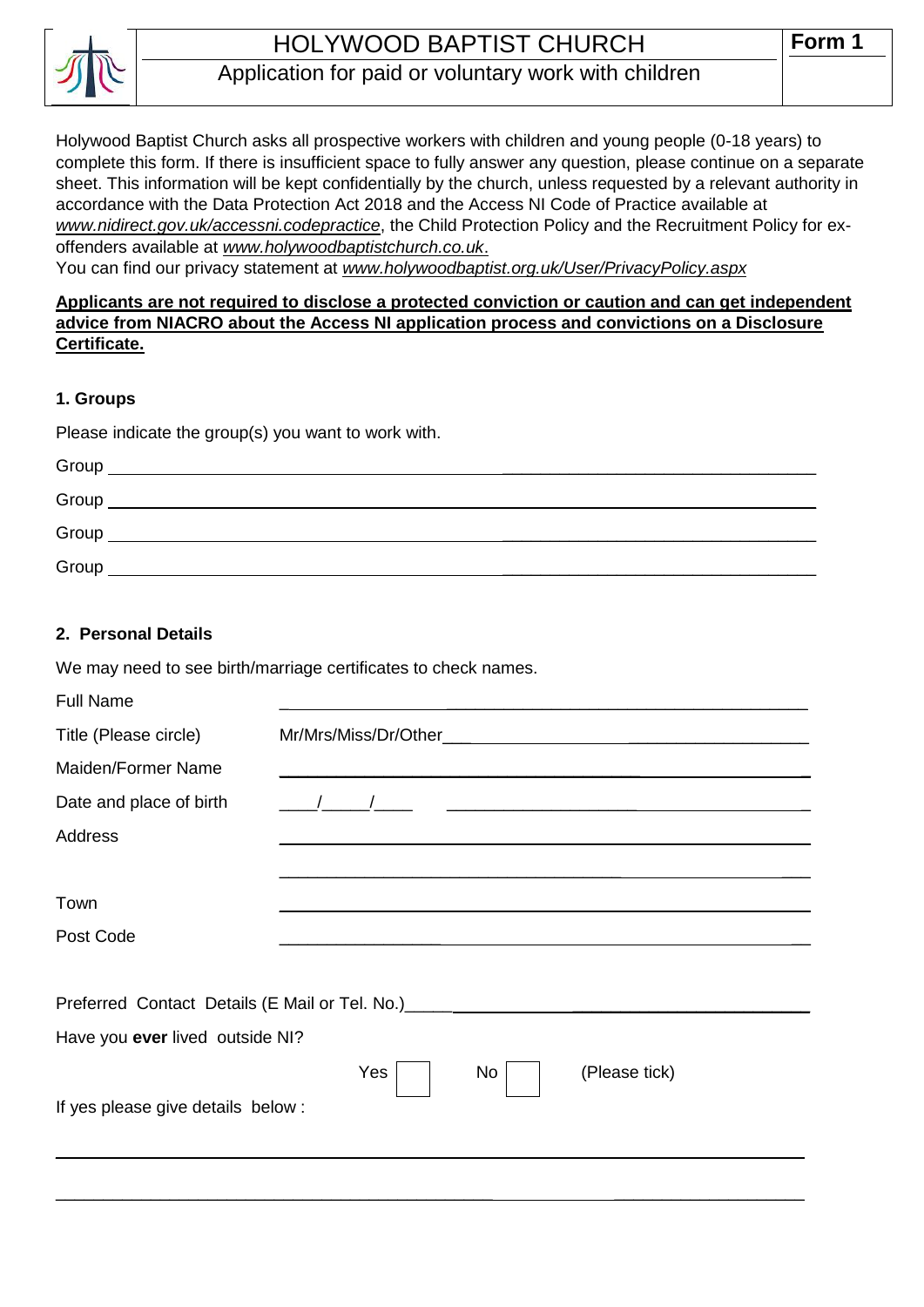

# **3. Experience and Skills**

Please tell us about your Christian experience (i.e. how long have you been a Christian, which Church(es) have you attended and dates, name of minister/leader, any activities undertaken.)

\_\_\_\_\_\_\_\_\_\_\_\_\_\_\_\_\_\_\_\_\_\_\_\_\_\_\_\_\_\_\_\_\_\_\_\_\_\_\_\_\_\_\_\_\_\_\_\_\_\_\_\_\_\_\_\_\_\_\_\_\_\_\_\_\_\_ \_

 $\_$  , and the set of the set of the set of the set of the set of the set of the set of the set of the set of the set of the set of the set of the set of the set of the set of the set of the set of the set of the set of th

 $\_$  , and the set of the set of the set of the set of the set of the set of the set of the set of the set of the set of the set of the set of the set of the set of the set of the set of the set of the set of the set of th

 $\_$  , and the set of the set of the set of the set of the set of the set of the set of the set of the set of the set of the set of the set of the set of the set of the set of the set of the set of the set of the set of th

\_\_\_\_\_\_\_\_\_\_\_\_\_\_\_\_\_\_\_\_\_\_\_\_\_\_\_\_\_\_\_\_\_\_\_\_\_\_\_\_\_\_\_\_\_\_\_\_\_\_\_\_\_\_\_\_\_\_\_\_\_\_\_\_\_\_ \_

 $\_$  , and the set of the set of the set of the set of the set of the set of the set of the set of the set of the set of the set of the set of the set of the set of the set of the set of the set of the set of the set of th

 $\_$  , and the set of the set of the set of the set of the set of the set of the set of the set of the set of the set of the set of the set of the set of the set of the set of the set of the set of the set of the set of th

\_\_\_\_\_\_\_\_\_\_\_\_\_\_\_\_\_\_\_\_\_\_\_\_\_\_\_\_\_\_\_\_\_\_\_\_\_\_\_\_\_\_\_\_\_\_\_\_\_\_\_\_\_\_\_\_\_\_\_\_\_\_\_\_ \_

 $\_$  , and the set of the set of the set of the set of the set of the set of the set of the set of the set of the set of the set of the set of the set of the set of the set of the set of the set of the set of the set of th

 $\_$  , and the set of the set of the set of the set of the set of the set of the set of the set of the set of the set of the set of the set of the set of the set of the set of the set of the set of the set of the set of th

Please give details of previous experience of looking after or working with children and/or young people. Please include details of any relevant qualifications or appropriate training either in a paid or voluntary capacity.

Is there any reason why you cannot work in regulated activities? If yes, please give details  $\_$  , and the set of the set of the set of the set of the set of the set of the set of the set of the set of the set of the set of the set of the set of the set of the set of the set of the set of the set of the set of th  $\_$  , and the set of the set of the set of the set of the set of the set of the set of the set of the set of the set of the set of the set of the set of the set of the set of the set of the set of the set of the set of th Do you suffer, or have you suffered, from any illness which may directly affect your work with children or young people? If yes, please give details \_\_\_\_\_\_\_\_\_\_\_\_\_\_\_\_\_\_\_\_\_\_\_\_\_\_\_\_\_\_\_\_\_\_\_\_\_\_\_\_\_\_\_\_\_\_\_\_\_\_\_\_\_\_\_\_\_\_\_\_\_\_\_\_\_\_ \_  $\_$  , and the set of the set of the set of the set of the set of the set of the set of the set of the set of the set of the set of the set of the set of the set of the set of the set of the set of the set of the set of th  $\_$  , and the set of the set of the set of the set of the set of the set of the set of the set of the set of the set of the set of the set of the set of the set of the set of the set of the set of the set of the set of th Yes | No | | (Please tick)  $Yes \frown \qquad No \frown \qquad (Please tick)$ 

#### **4. References**

Please complete the details below of *two people* who have agreed and who would be able to provide a personal reference for you. We ask that your referees are not members of Holywood Baptist Church and if you are currently employed, one of your referees should be your present employer. You should also provide details of your church minister/leader.